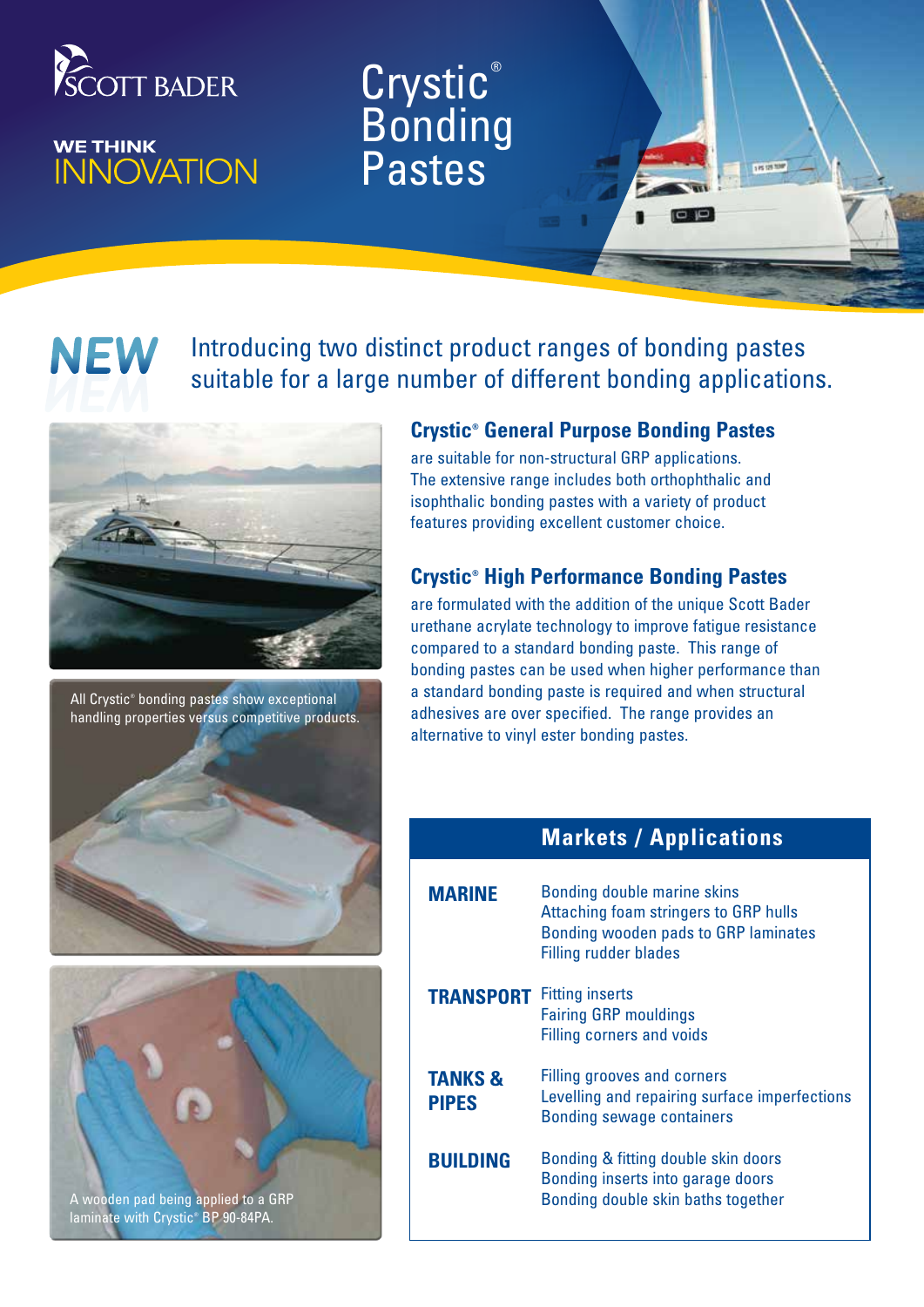## Crystic<sup>®</sup> General Purpose Bonding Pastes

## A range of orthophthalic and isophthalic bonding pastes to suit all applications.



### **Key Benefits**

The General Purpose Bonding Paste range shows exceptional handling properties and no resin additions are required to ensure good flow.

This range has a wide variety of different product benefits:-

- **Range of densities**
- **Range of gel times**
- **Colour change**
- **Low shrinkage**
- **Range of substrates GRP, wood, stainless steel or aluminium**

### **Range Overview**

#### Choose the product that suits your needs

| <b>Name</b>          | <b>Description</b>                                                   | <b>Geltime</b> | <b>Colour</b><br><b>Change</b> | <b>Elongation</b><br>at Break % | <b>Lap Shear</b><br>(MPa) | <b>Specific</b><br><b>Gravity</b> |
|----------------------|----------------------------------------------------------------------|----------------|--------------------------------|---------------------------------|---------------------------|-----------------------------------|
| <b>ORTHOPHTHALIC</b> |                                                                      |                |                                |                                 |                           |                                   |
| <b>BP 90-78PA</b>    | Fast cure orthophthalic<br>bonding paste                             | $8*$           | None<br>(White)                | 1.0                             | 10.5                      | 1.3                               |
| <b>BP 90-79PA</b>    | Very fast cure orthophthalic<br>bonding paste                        | $4*$           | <b>None</b><br>(Grey)          | 1.3                             | 10.9                      | 1.3                               |
| <b>BP 90-80PA</b>    | Orthophthalic bonding paste<br>reinforced with glass fibres          | $12***$        | Blue to<br>Grey                | 0.8                             | 9.7                       | 1.3                               |
| <b>BP 90-81PA</b>    | Lightweight orthophthalic<br>bonding paste with fast cure            | $8***$         | Blue to<br>White               | 1.2                             | 7.3                       | 0.7                               |
| <b>BP 90-82PA</b>    | General purpose orthophthalic<br>bonding paste                       | $12***$        | Blue to<br>White               | 2.8                             | 11.2                      | 1.3                               |
| <b>BP 90-83PA</b>    | General purpose orthophthalic<br>bonding paste with good flexibility | $30***$        | Blue to<br>White               | 4.0                             | 9.8                       | 1.3                               |
| <b>BP 90-84PA</b>    | Lightweight orthophthalic<br>bonding paste with low exotherm         | $30***$        | Blue to<br>Cream               | 6.0                             | 8.2                       | 0.6                               |

| <b>ISOPHTHALIC</b> |                                                                                     |       |                    |     |      |     |
|--------------------|-------------------------------------------------------------------------------------|-------|--------------------|-----|------|-----|
| <b>BP 91-20PA</b>  | Good fatigue resistant<br>isophthalic bonding paste<br>reinforced with glass fibres | $17*$ | Blue to<br>Natural |     |      |     |
| <b>BP 91-21PA</b>  | Good fatigue resistant isophthalic<br>bonding paste with low exotherm               | $30*$ | Blue to<br>Natural | 2.5 | 10.5 | 1.3 |

Minimum order quantities may apply.

\* 1% Butanox M-50 (or other MEKP catalyst) at 25OC \*\* 2% Butanox M-50 (or other MEKP catalyst) at 25OC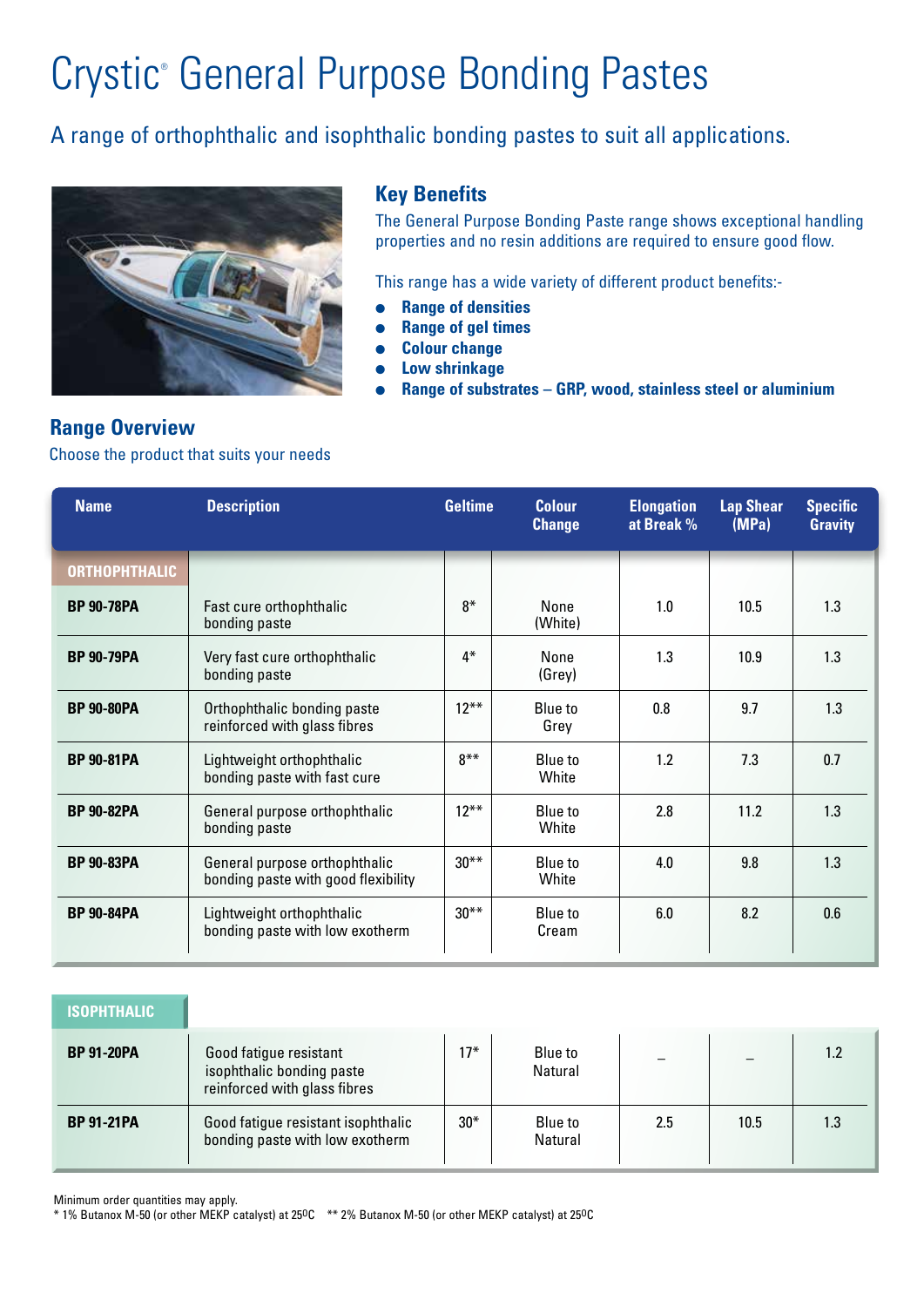## Crystic<sup>®</sup> High Performance Bonding Pastes

Crystic® High Performance Bonding Pastes are formulated with the addition of the unique Scott Bader urethane acrylate technology to give a higher technical performance than a standard bonding paste.

**The 621CC bonding pastes include a range of geltimes with the following product benefits:-**

- **DNV Approval**
- **Low Shrink**
- **Lap Shear of 9.8 MPa**
- **Elongation at Break of 2.8% 3.3%**
- **Specific Gravity of 1.2**
- **Colour Change Mechanism**

**The 621CC range of bonding pastes have the following applications:-**

## **Applications**

4 **Where higher performance than a standard orthophthalic or isophthalic bonding paste is required** 

4 **An alternative to vinyl ester bonding pastes**

4 **When improved fatigue resistance compared to standard bonding paste is needed**

4 **Where structural adhesives are over specified**